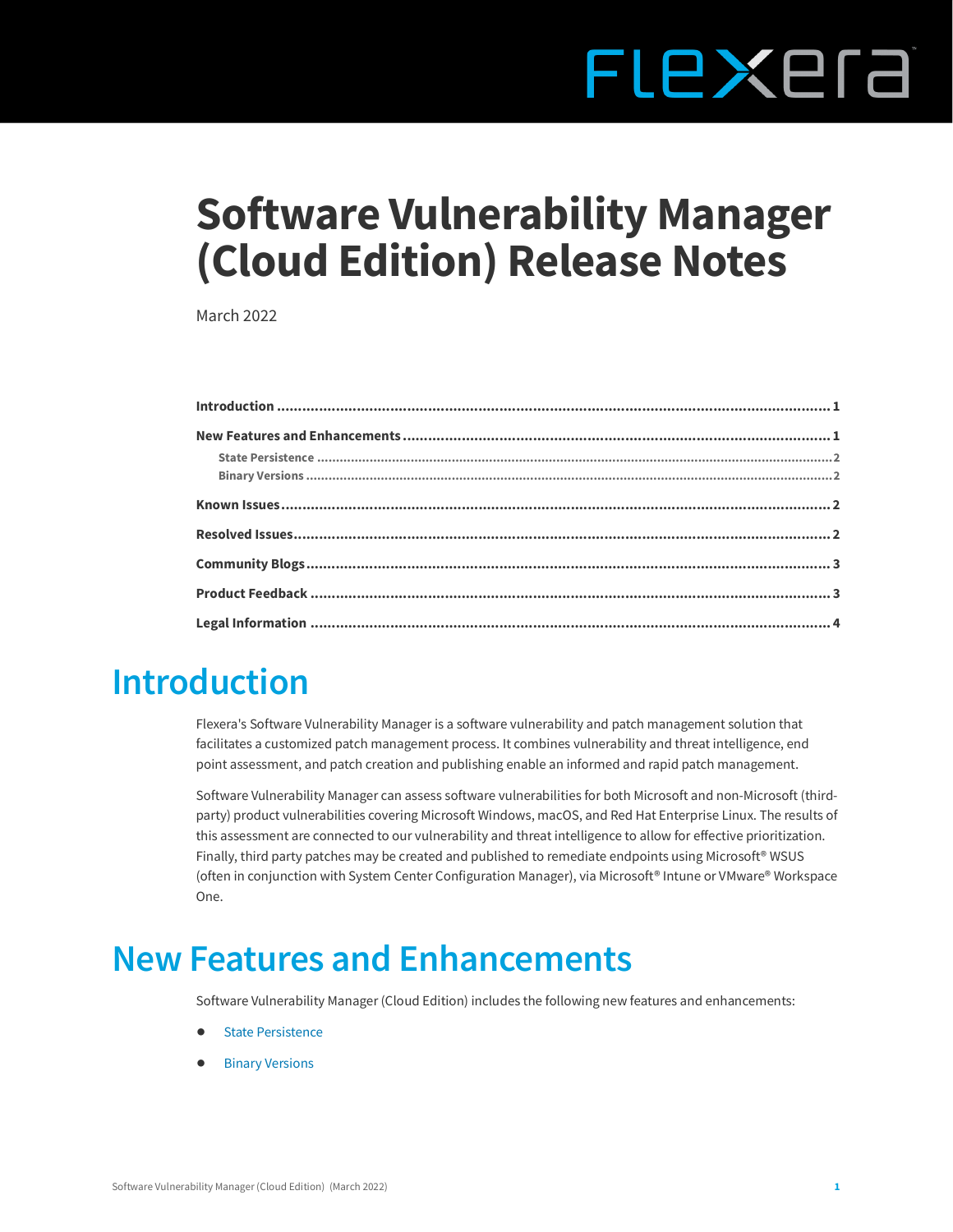*Note • To see the following new features and enhancements in your Software Vulnerability Manager (Cloud Edition) interface, you must refresh your browser's cache (press Ctrl+F5).*

#### <span id="page-1-0"></span>**State Persistence**

The customized settings a user chooses on a grid listing are persisted between same browser login sessions.

#### <span id="page-1-1"></span>**Binary Versions**

The following version of the binaries provided are:

- **•** SVM ActiveX Plug-in v7.6.0.19 (no change)
- **•** Single Host Agent v7.6.0.19 (no change)
- **•** SVM Daemon v7.6.0.19 (no change)
- **•** SVM System Center Plugin v7.6.0.19 (no change)
- **•** SVM Patch Publisher v6.1.617 (to download, [click here\)](https://resources.flexera.com/tools/SVM/SVMPatchPublisher.msi) (no change)
- **•** SVM Cloud Client Toolkit v5.0.561 (to download, [click here\)](https://resources.flexera.com/tools/SVM/SVMClientToolkit.msi) (no change)

This toolkit contains offline utilities such as the Multi-partition Reporting Tool, WSUS Management Tool and Client Data Tool which add value to SVM. This toolkit does not consist of Patch Daemon. This toolkit is for SVM Cloud edition only.

Patch Daemon will be deprecated in the future; therefore, you are encouraged to migrate to the new SVM Patch Publisher tool.

**•** SVM On-Prem Client Toolkit v5.0.547 (to download, [click here\)](https://resources.flexera.com/tools/SVM/SVMClientToolkitInstall.msi) (no change)

This toolkit contains Patch Daemon and offline utilities such as the Multi-partition Reporting Tool, WSUS Management Tool and Client Data Tool which add value to SVM.

#### <span id="page-1-2"></span>**Known Issues**

This release of Software Vulnerability Manager (Cloud Edition) does not include any known issues.

#### <span id="page-1-3"></span>**Resolved Issues**

The following table lists the customer issues that were resolved in Software Vulnerability Manager (Cloud Edition):

| <b>Issue</b>       | <b>Description</b>                                                             |
|--------------------|--------------------------------------------------------------------------------|
| <b>IOJ-2190921</b> | Agents deployed with custom GroupName switches to Site Name on agent check in. |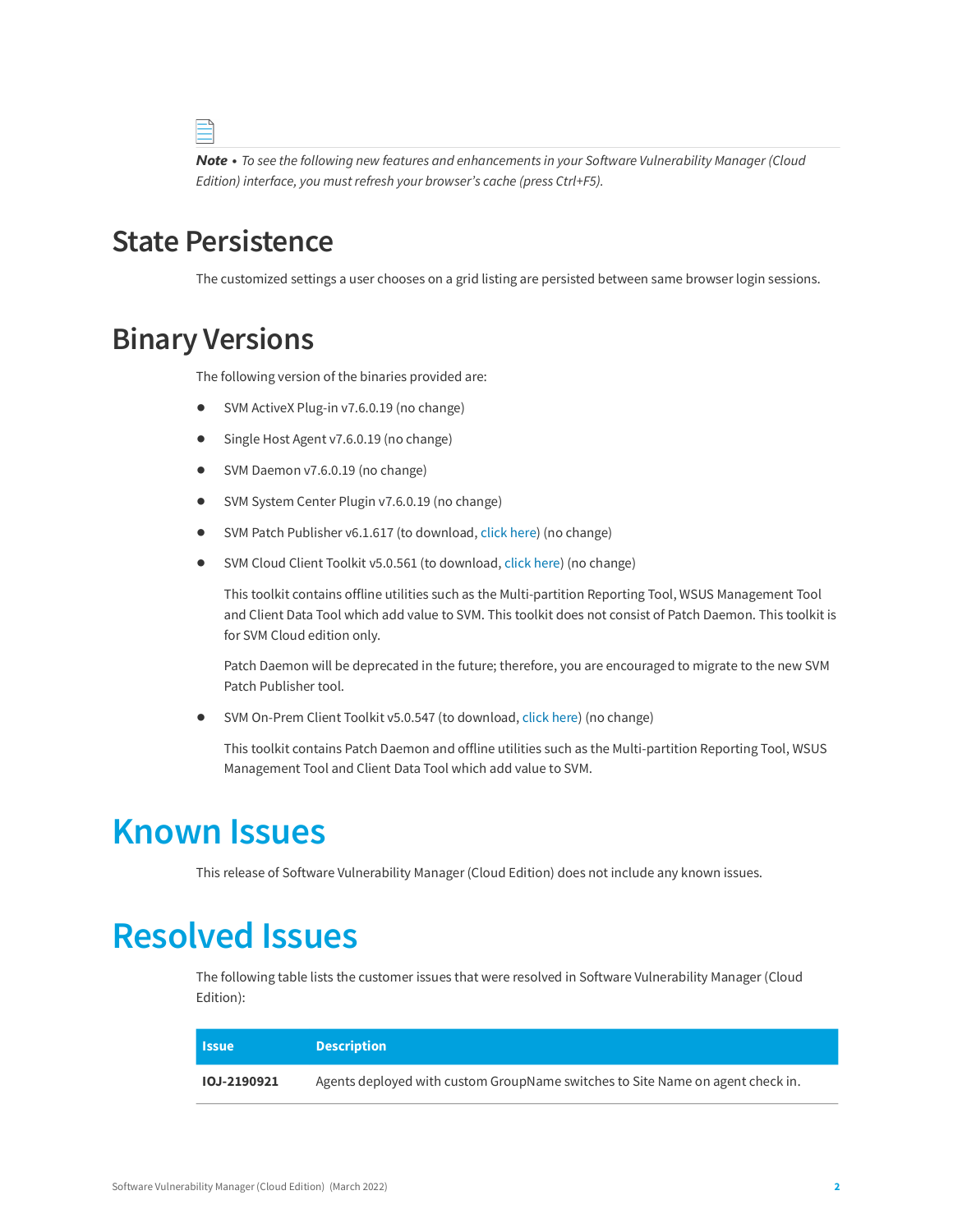# <span id="page-2-0"></span>**Community Blogs**

Please subscribe to latest news on Software Vulnerability Manager by going to [https://community.flexera.com/](https://community.flexera.com/t5/Software-Vulnerability/bg-p/SoftwareVulnerabilityManagementblog) [t5/Software-Vulnerability/bg-p/SoftwareVulnerabilityManagementblog](https://community.flexera.com/t5/Software-Vulnerability/bg-p/SoftwareVulnerabilityManagementblog) and clicking on subscribe.

## <span id="page-2-1"></span>**Product Feedback**

Have a suggestion for how we can improve this product? Please share your feedback with the product team by visiting the Software Vulnerability Manager Forum in the Flexera Community:

<https://community.flexera.com/t5/Software-Vulnerability/bd-p/SVM-Discussion>